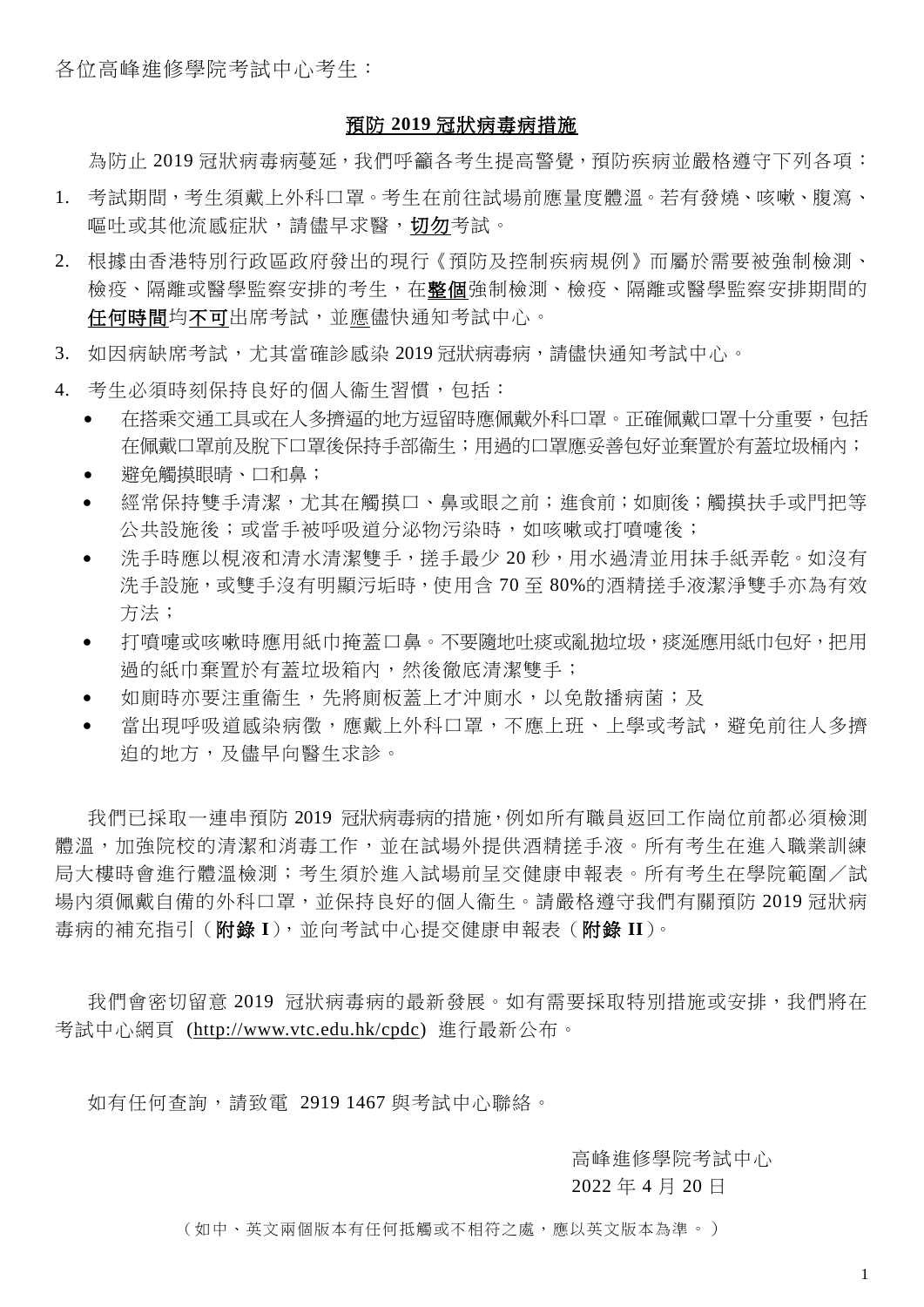## 高峰進修學院考試中心 有關預防 **2019** 冠狀病毒病的補充指引 (本指引補充高峰進修學院考試中心現行的考試規則)

凡參加本考試中心考試的考生,必須遵守下列指引:

- 1. 考生必須在試場入口呈交已填好的健康申報表格(附錄 **II**)予監考人員,以申明身體並無不 適及根據《預防及控制疾病條例》(第 599 章),你並不屬於需要強制檢測、被檢疫、隔離 或醫學監察安排的人士。考生如作任何虛假申報將被視為違反考試規則並會被取消考試資 格。
- 2. 考生於前往應考前必須在家自行量度體溫,並在學院範圍/試場內須戴上自備的外科口罩, 並在進入試場前以酒精搓手液潔淨雙手。考生如無妥為戴上外科口罩,將不會獲准應考,已 鄉考試費用概不發還。考生必須於整段考試期間戴上外科口罩,但在核對身份時須除下口罩 供監考人員檢查。
- 3. 考生(將被視為訪客)在進入職業訓練局大樓時須:
	- (a) 使用「安心出行」流動應用程式掃描場所的二維碼(獲豁免者除外);及
	- (b) 遵從職業訓練局大樓的「疫苗通行證」規定,出示疫苗接種紀錄\*、康復或感染證明\*\*或有 效冠狀病毒病陰性檢測結果\*\*\*。
	- \* 由 2022 年 4 月 30 日起須已接種第 2 劑 2019 冠狀病毒病疫苗("疫苗");由 2022 年 5 月 31 日起,須已接種第 3 劑疫苗(或在接種第 2 劑疫苗後的 6 個月內接種第 3 劑疫苗)。
	- \*\* 曾感染 2019 冠狀病毒病並已康復、但確診前仍未接種第 1 或 2 劑疫苗的人士,須於康復後 6個月內接種疫苗,方可進入職業訓練局大樓;確診前已接種第 2 或第 3 劑疫苗的人士,則 無需額外接種。
	- \*\*\* 只適用於因健康理由而不適合接種疫苗的人士,並須出示進入職業訓練局大樓當日快速抗原 測試或三天內透過鼻腔和咽喉合併拭子樣本進行 2019 冠狀病毒病聚合酶連鎖反應核酸檢測 的陰性檢測結果。

否則,考生將不會獲准進入職業訓練局大樓。在其他考試場地參加考試的考生,必須遵從個別考 試場地「疫苗通行證」的規定。若考生拒絕遵守職業訓練局大樓或個別考試場地的措施,將會被 視為違反考試規則並會被取消考試資格,已繳之考試費用概不發還或轉作其他用途。

- 4. 出現發燒、咳嗽、腹瀉、嘔吐或其他流感症狀的考生,應立即求診及不可到試場應考;未 能出席考試的考生應儘早於考試當天通知考試中心辦事處(電郵:[cpdc@vtc.edu.hk](mailto:cpdc@vtc.edu.hk)/電話: 2919 1467)。
- 5. 若考生正在隔離中心接受隔離,應盡快通知考試中心。
- 6. 任何根據由香港特別行政區政府發出,就現行《預防及控制疾病規例》而屬於需要被強制 檢測、檢疫、隔離或醫學監察安排的考生,在**整個**強制檢測期間(即有關強制檢測公告發 出至最後一次強制檢測結果確定為陰性期間)、檢疫、隔離或醫學監察安排期間的任何時 間均不可參加考試。
- 7. 基於上述(4)或(5)或(6)而未能參加考試的考生,必須盡早向考試中心呈交醫生證明及/或有 關證明文件。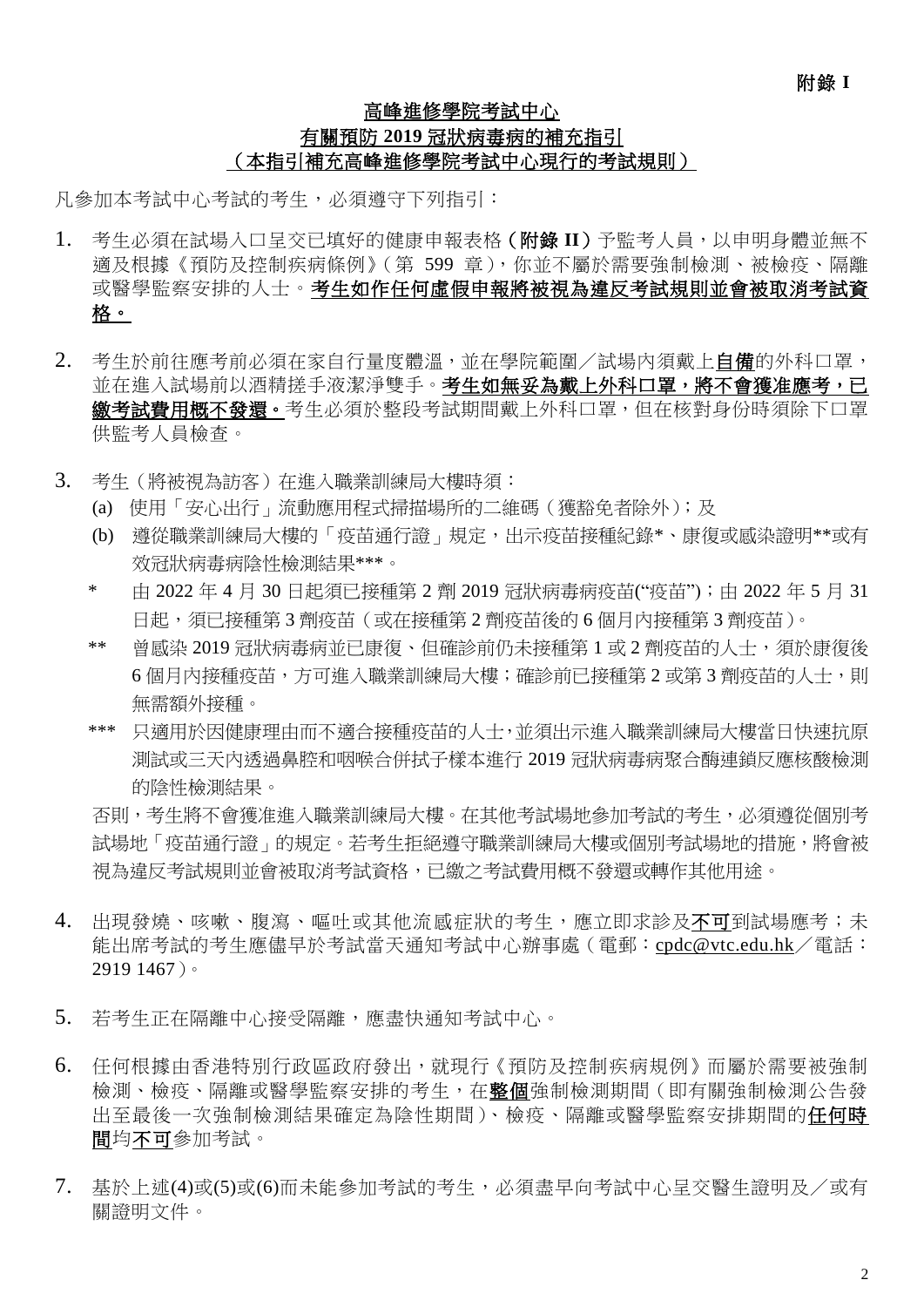- 8. 監考人員或會在考試期間,於試場入口為考生量度體溫。若其體溫高於攝氏 37.5 度,則該 考生應立刻離開考試場地,並立即求診。
- 9. 試場或會實行額外預防病毒感染措施。考試中心強烈建議考生應在開考前提早到達試場及預 留充裕時間進行該等措施。考生不會因該等措施獲任何額外考試時間。

## 10. 若考生拒絕合作及遵守上述措施,將會被視為違反考試規則並會被取消該場考試資格,已繳 之考試費用概不發還或轉作其他用途。

考 生 須 在 考 試 前 瀏 覽 考 試 中 心 網 頁 **[\(www.peak.edu.hk/exam/tc\)](http://www.peak.edu.hk/exam/tc)** 及 地 產 代 理 監 管 局 網 頁 **[\(www.eaa.org.hk\)](http://www.eaa.org.hk/)**,以查閱有關考試特別安排的最新資料。如想了解更多有關 **2019** 冠狀病毒病的 情況及預防的最新資料,可瀏覽衞生防護中心網頁(**[www.chp.gov.hk](http://www.chp.gov.hk/)**)。

(2022 年 5 月 11 日更新)